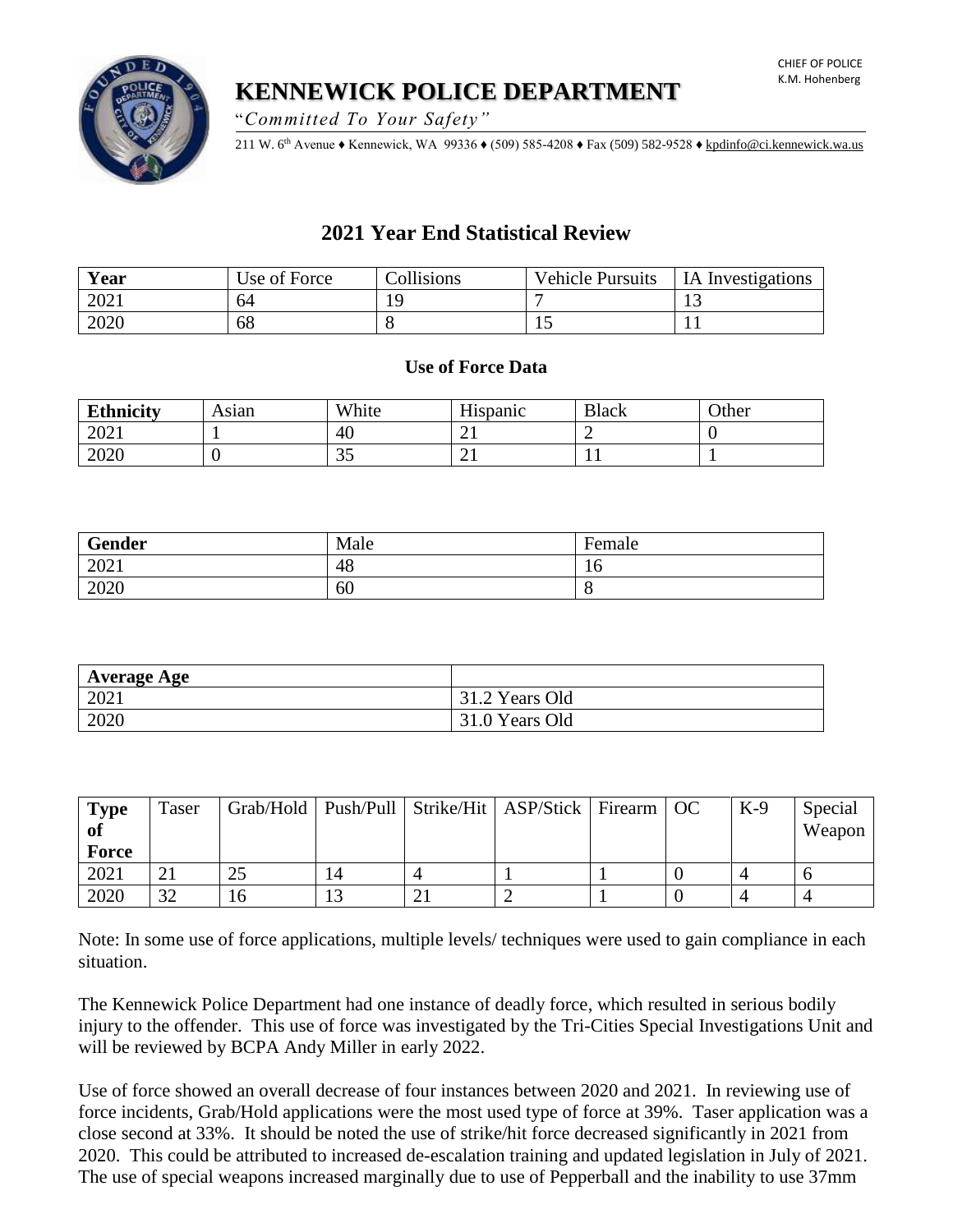in the second half of the year. K-9 remained consistent at 4 applications. The use of ASP/Stick decreased 50 percent. Finally, the use of force against the women increased 100%.

# **Vehicle Collision Data**

| <b>Review Board Findings</b> | Preventable | Non-Preventable |
|------------------------------|-------------|-----------------|
| 2021-19 Vehicle Collisions   |             |                 |
| 2020-8 Vehicle Collisions    |             |                 |

Vehicle collisions increased by 11 crashes between 2020 and 2021. Further, the number of preventable collisions increased by four.

## **Vehicle Pursuit Data**

|                           | <b>Within Policy</b> | <b>Collision Involved</b> |
|---------------------------|----------------------|---------------------------|
| 2021 - 7 Vehicle Pursuits | 7 within policy      |                           |
| 2020-15 Vehicle Pursuit   | 15 within policy     |                           |

Vehicle pursuits decreased in 2021 largely attributed to new legislation preventing most pursuits. In 2021, 100 percent of the vehicle pursuits were within policy. The number of vehicle collisions related to pursuits during 2021 was 4.

## **IA Investigations/ Reviews Data**

| Year        | Sustained | <b>Not Sustained</b> | Exonerated | <b><i><u>Infounded</u></i></b> | <b>Policy Failure</b> |
|-------------|-----------|----------------------|------------|--------------------------------|-----------------------|
| $2021 - 12$ |           |                      |            |                                |                       |
| $2020 - 1$  |           |                      |            |                                |                       |

Note: Some IA investigations/reviews had multiple findings and one Deadly Force encounter was still open pending Prosecutor review.

In 2021, IA investigations/reviews increased by 18 percent. No negative trends or early warnings were identified. It should be noted the deadly force encounter is still open pending prosecutor review. The one policy failure was related to an evidence audit where updated procedures were required for property destruction processes.

# **General Activity**

- 103 pre-employment background investigations.
	- o 11 commissioned police officers hired.
	- o No cadet officer(s) hired.
	- o No police support specialist(s) hired.

#### **Bias Based Policing**

There were no biased policing allegations reported to the Kennewick Police Department during 2021.

#### Enforcement contacts by demographics:

In 2021, the Kennewick Police Department contacted and took enforcement action on 5,554 citizens for both traffic and non-traffic related incidents. The number of contacts represents both dispatch calls for